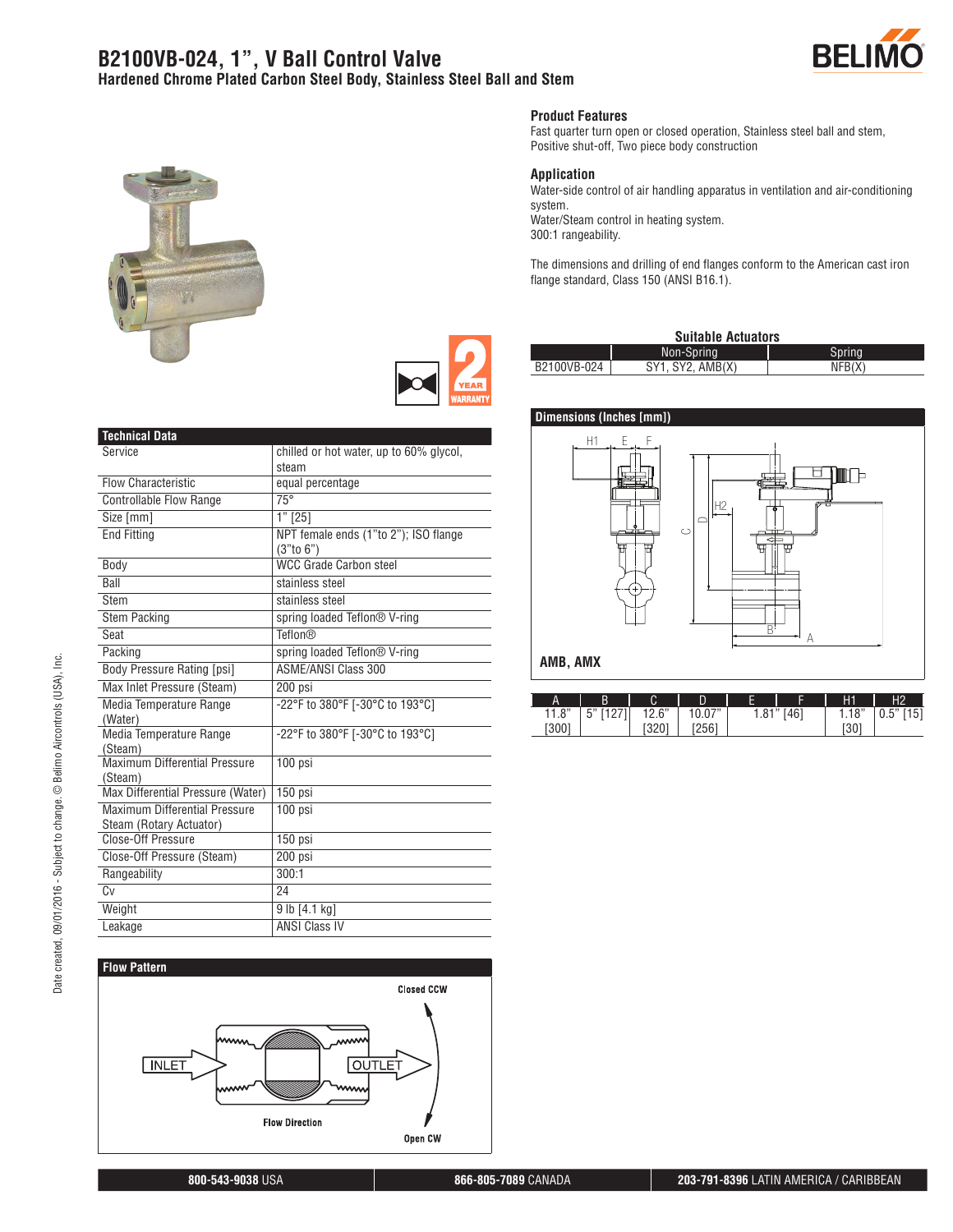



| А     | B              | C<br>U | E            | -<br>-<br>-    |        |                   |
|-------|----------------|--------|--------------|----------------|--------|-------------------|
| 5.58" | --<br>г.,<br>ັ | 4.94"  | $\angle 64"$ | Δ"<br><u>.</u> | $FA+7$ | .44"              |
| 142   |                | (380)  | 10017<br>ັບ∠ |                |        | $\mathsf{h}$<br>u |

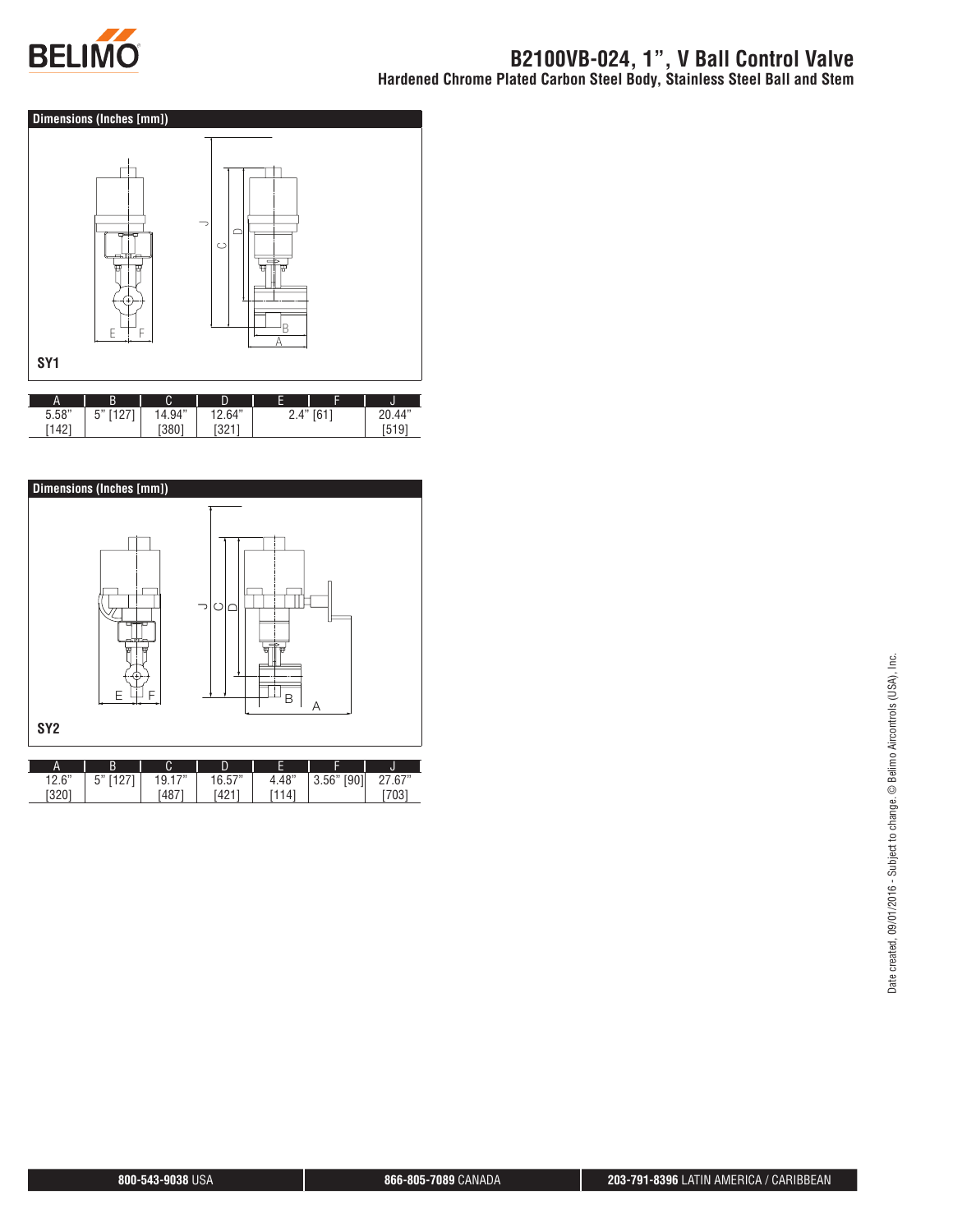# **B2100VB-024, 1", V Ball Control Valve**

**Hardened Chrome Plated Carbon Steel Body, Stainless Steel Ball and Stem**



| Α                        |                             | ⌒<br>u                               | -                                    | -    | -    |
|--------------------------|-----------------------------|--------------------------------------|--------------------------------------|------|------|
| 74"<br>$\cdots$<br>[298] | $\sim$<br>г"<br>ັ<br>.<br>٠ | [320]<br>$\mathbb{C}^n$<br>14.0<br>ı | 07"<br><b>.</b> v. v<br>12561<br>ZŰU | .95" | ,491 |

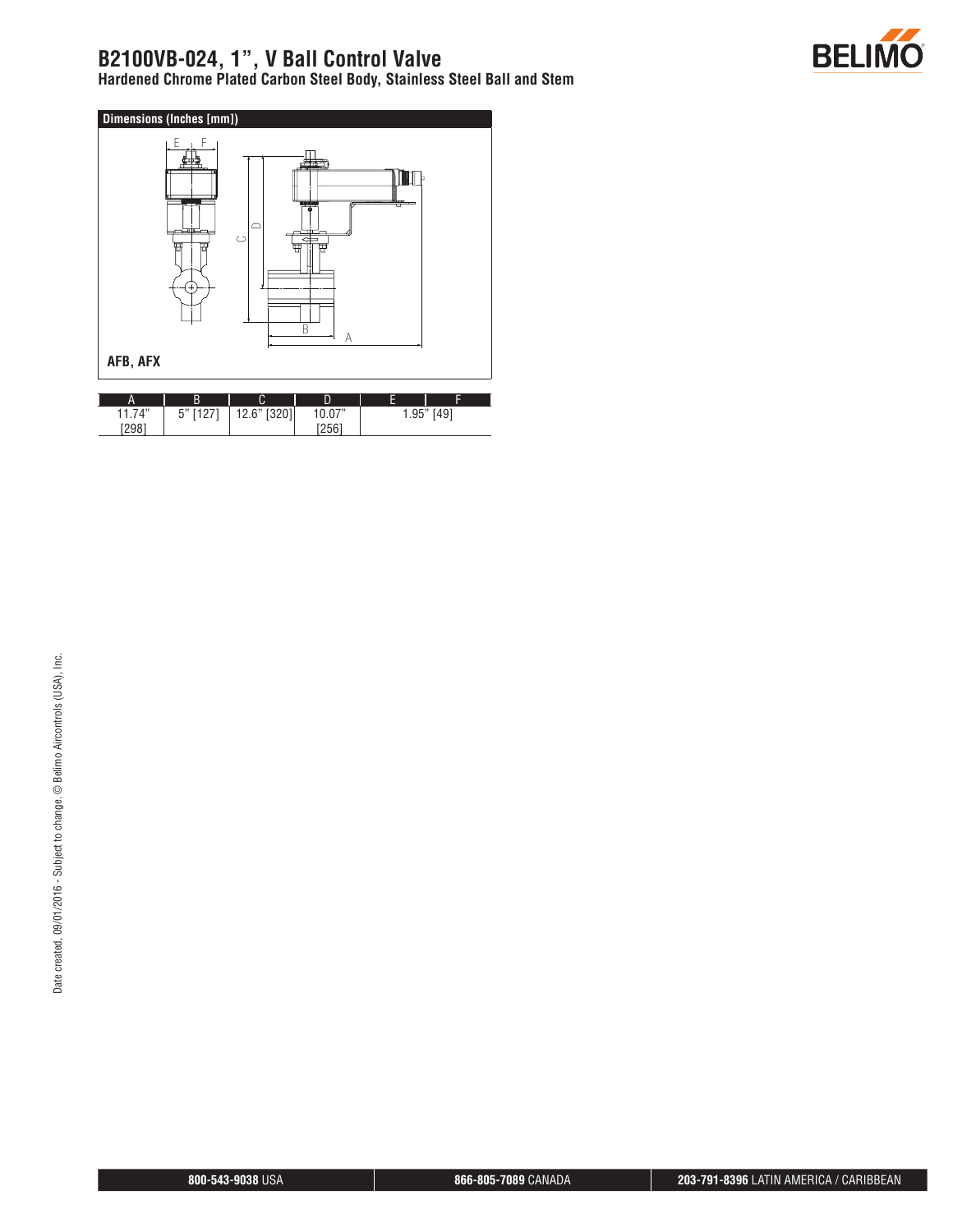### **SY1-110 On/Off Floating Point, Non-Spring Return, 110 V**







#### **Application**

SY Series actuators are fractional horsepower devices, and utilize full-wave power supplies. Observe wire sizing and transformer sizing requirements. Proportional models CANNOT be connected to Belimo direct coupled (AF, AM, GM…etc) actuator power supplies or any type of half-wave device. You MUST use a separate, dedicated transformer or power supply to power the SY actuator. Please do not connect other automation equipment to the dedicated SY supply source. You MUST use four wires (plus a ground) to control a proportional control SY actuator (See SY Wiring Section).

| <b>Technical Data</b>            |                                              |  |  |  |
|----------------------------------|----------------------------------------------|--|--|--|
| Power Supply                     | 120 VAC ± 10%, 50/60 Hz                      |  |  |  |
| <b>Power Consumption Running</b> | 75 W                                         |  |  |  |
| <b>Transformer Sizing</b>        | 84 VA (class 2 power source)                 |  |  |  |
| <b>Electrical Connection</b>     | terminal block                               |  |  |  |
| Overload Protection              | thermally protected 135°C cut-out            |  |  |  |
| <b>Operating Range Y</b>         | on/off, floating point                       |  |  |  |
| Angle of Rotation                | $90^\circ$                                   |  |  |  |
| Torque                           | 310 in-Ibs [35 Nm] minimum                   |  |  |  |
| Duty cycle                       | 30%                                          |  |  |  |
| Direction of Rotation (Motor)    | reversible with built-in switch              |  |  |  |
| Position Indication              | top mounted domed indicator                  |  |  |  |
| Manual Override                  | use a 8mm wrench to override                 |  |  |  |
| Running Time (Motor)             | 11 sec                                       |  |  |  |
| <b>Internal Humidity Control</b> | resistive heating element                    |  |  |  |
| <b>Ambient Humidity</b>          | 5 to 100% RH (UL Type 4)                     |  |  |  |
| Ambient Temperature Range        | -22°F to 150°F [-30°C to 65°C]               |  |  |  |
| Storage Temperature Range        | -40°F to 176°F [-40°C to 80°C]               |  |  |  |
| Housing                          | NEMA 4X, IP66/67, UL Enclosure Type 4        |  |  |  |
| <b>Housing Material</b>          | die cast aluminum allov                      |  |  |  |
| Gear Train                       | high alloy steel gear sets, self locking     |  |  |  |
| Agency Listingst                 | ISO, CE, cCSAus                              |  |  |  |
| Noise Level (Motor)              | $<$ 45 dB $(A)$                              |  |  |  |
| Servicing                        | maintenance free                             |  |  |  |
| <b>Quality Standard</b>          | ISO 9001                                     |  |  |  |
| Weight                           | 4.2 lb [1.9 kg]                              |  |  |  |
| <b>Auxiliary Switch</b>          | 2 x SPDT 3A resistive (0.5A inductive) @ 250 |  |  |  |
|                                  | VAC, one set at +10° and one set at 85°      |  |  |  |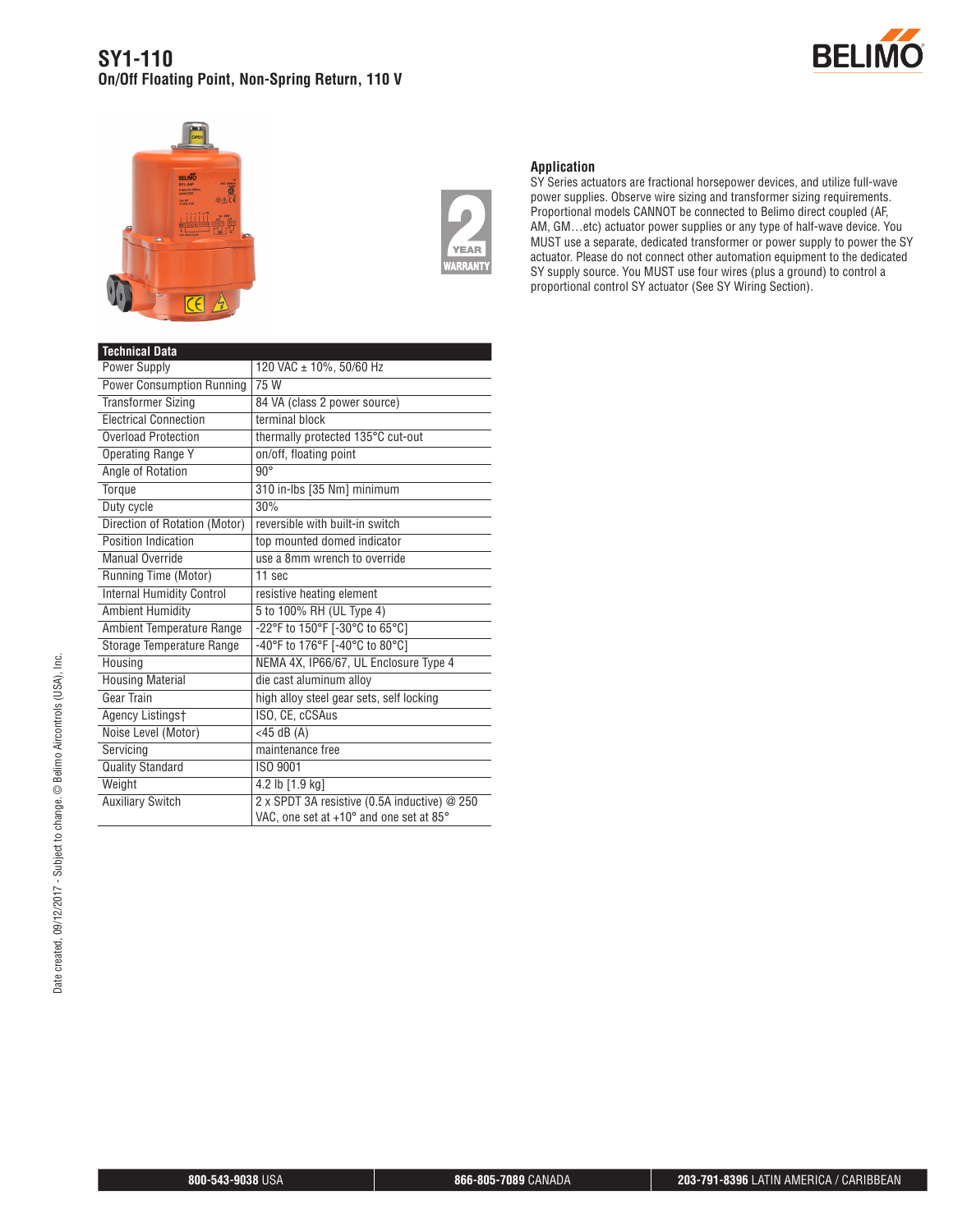

### **Wiring Diagrams**

### *INSTALLATION NOTES*

**60** Do not change sensitivity or dip switch setting with power applied.

**61** Power supply Common/Neutral and Control Signal "-"wiring to a common is prohibited. Terminals 4 and 6 need to be wired separately.

**62** Isolation relays must be used in parallel connection of multiple actuators using a common control signal inputs. The relays should be DPDT.

**63** Isolation relays are required in parallel applications. The reason parallel applications need isolation relays is that the motor uses two sets of windings, one for each direction. When one is energized to turn the actuator in a specific direction a voltage is generated in the other due to the magnetic field created from the first. It's called back EMF. This is not an issue with one actuator because the voltage generated in the second winding isn't connected to anything so there is no flow. On parallel applications without isolation, this EMF voltage energizes the winding it is connected to on the other actuators in the system, the actuators are tying to turn in both directions at once. The EMF voltage is always less than the supply voltage due to the resistance of the windings, so while the actuator still turns in the commanded direction, the drag from the other reduces the torque output and causes overheating.

# **!** *WARNING! LIVE ELECTRICAL COMPONENTS!*

During installation, testing, servicing and troubleshooting of this product, it may be necessary to work with live electrical components. Have a qualified licensed electrician or other individual who has been properly trained in handling live electrical components perform these tasks. Failure to follow all electrical safety precautions when exposed to live electrical components could result in death or serious injury.